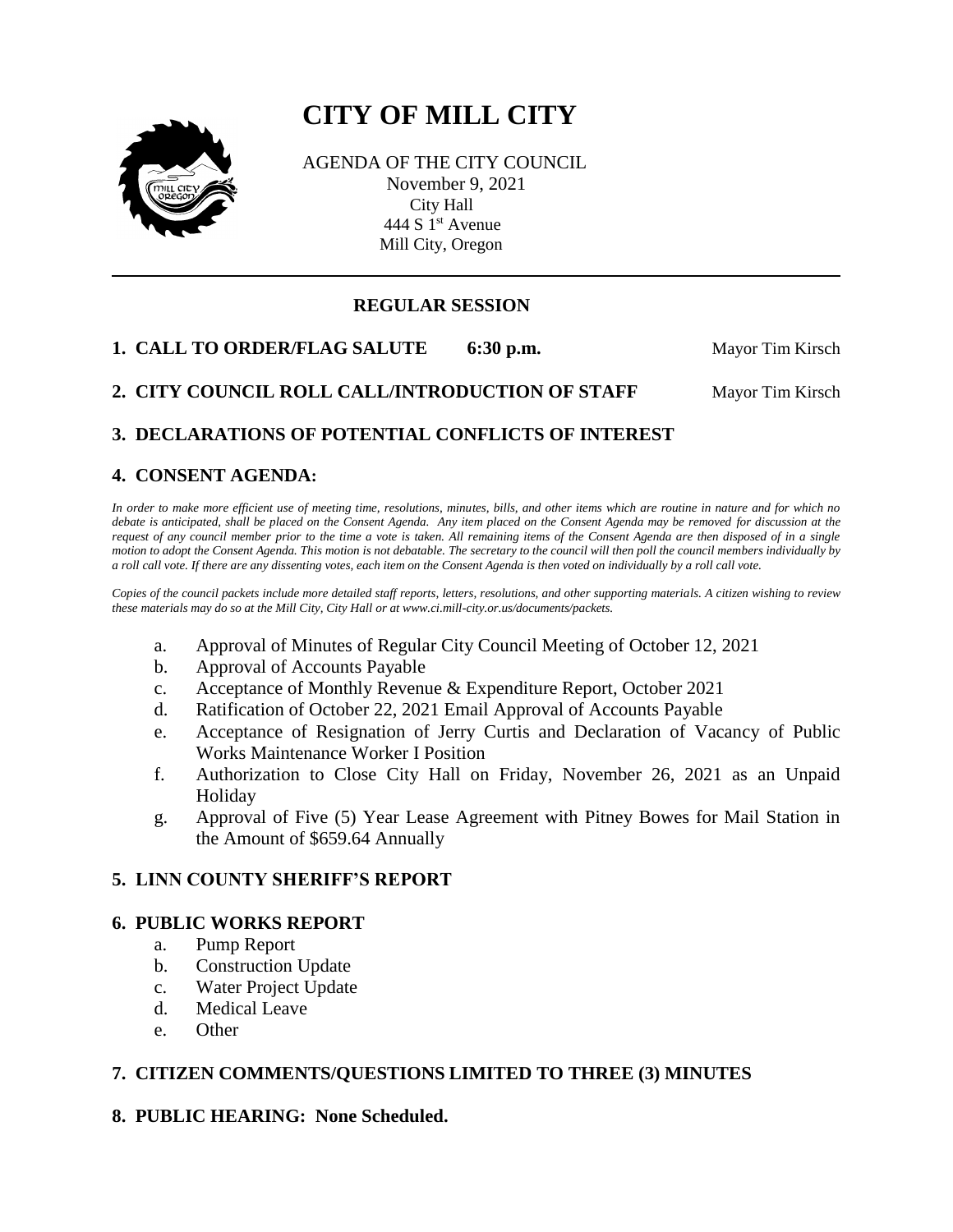## **9. PRESENTATIONS: Beth Jones, Candidate for State Representative HD-17**

#### **10. OLD BUSINESS**

- a. SCA Grant Application SW 2nd Avenue
- b. NSSA Facility Plan
- c. TIGER Grant Update
- d. Other

#### **11. NEW BUSINESS**

- a. Marion County Housing Authority Development PILOT Program
- b. SKATE Request for Cooperative Agreement; Kimmel Park Concession Use
- c. Request for Waiver of Fees Drevo, Sam
- d. Electronic Payment Concerns/Processes
- e. Other

### **12. STAFF/COMMISSION REPORTS**

- a. City Recorder Report:
	- i. List of On-Going Old Business Items
	- ii. Park Host Vacancy
	- iii. Security Cameras
	- iv. Election Update
	- v. Other
- b. City Attorney's Report:
	- i. Other
- c. Planning Commission Report/Record of Actions:
	- i. Minutes of Regular Planning Commission of September 21, 2021

#### **13. BUSINESS FROM MAYOR & CITY COUNCILORS**

Administration/ Intergovernmental

- a. Building
- b. Parks/Safety
- c. Water/Sanitation
- d. Street
- e. Police
- f. Mayor

#### **14. EXECUTIVE SESSION: None Scheduled.**

#### **15. INFORMATIONAL ITEMS: None.**

#### **16. ADJOURNMENT**

#### **CALENDAR OF UPCOMING CITY MEETINGS & EVENTS**

| Thursday | November 11, 2021 | CITY HALL CLOSED - VETERANS DAY     |          |
|----------|-------------------|-------------------------------------|----------|
| Tuesday  | November 16, 2021 | <b>Planning Commission Meeting</b>  | 6:30p.m. |
| Tuesday  | November 23, 2021 | <b>Municipal Court</b>              | 9:30a.m. |
|          |                   | Council Meeting                     | 6:30p.m. |
| Thursday | November 25, 2021 | CITY HALL CLOSED - THANKSGIVING DAY |          |
| Tuesday  | December 14, 2021 | Municipal Court                     | 9:30a.m. |